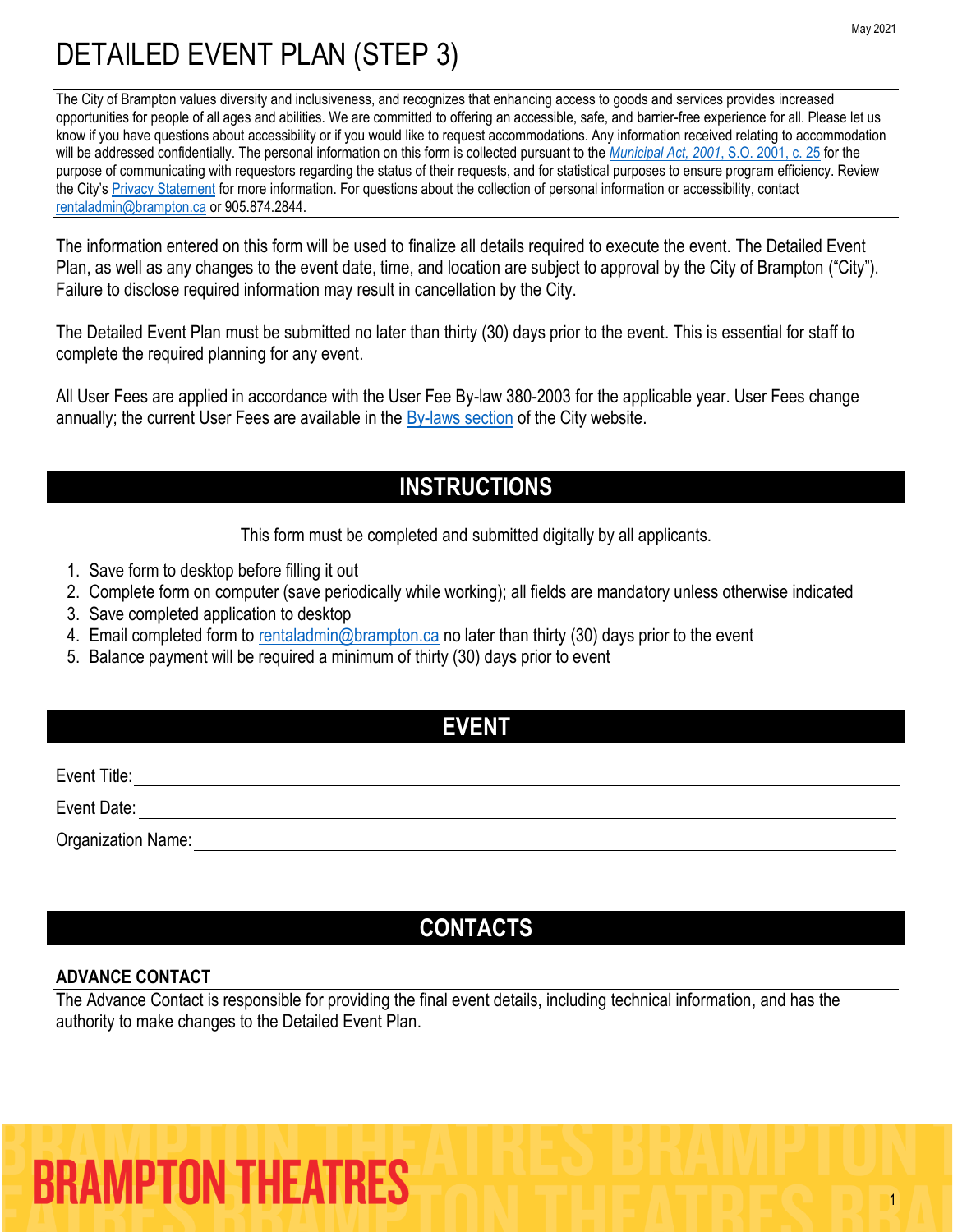Select one of the following:

□ Same as Rental Agreement Contact (skip to *Day-Of-Event Contact* section)

- □ Same as Rental Agreement Designate (skip to *Day-Of-Event Contact* section)
- $\square$  New contact (complete below)

| First Name: |  |
|-------------|--|
| Last Name:  |  |
|             |  |
| Email:      |  |

### **DAY-OF-EVENT CONTACT**

The Day-of-Event Contact is responsible for making decisions on the day of the event, and has the authority to make changes to the event that may impact the final cost.

Select one of the following:

Same as Rental Agreement Contact (skip to *Backstage Contact* section)

- Same as Rental Agreement Designate (skip to *Backstage Contact* section)
- $\square$  New contact (complete below)

| First Name: |  |
|-------------|--|
| Last Name:  |  |
| Phone(s):   |  |
| Email:      |  |

### **BACKSTAGE CONTACT**

The Backstage Contact is responsible for making decisions and changes backstage on the day of the event, and has the authority to make changes to the performance that may impact the final cost.

Select one of the following:

□ Same as Rental Agreement Contact (skip to *On Stage* section)

□ Same as Rental Agreement Designate (skip to *On Stage* section)

 $\Box$  New contact (complete below)

| First Name: |  |
|-------------|--|
| Last Name:  |  |
|             |  |
| Email:      |  |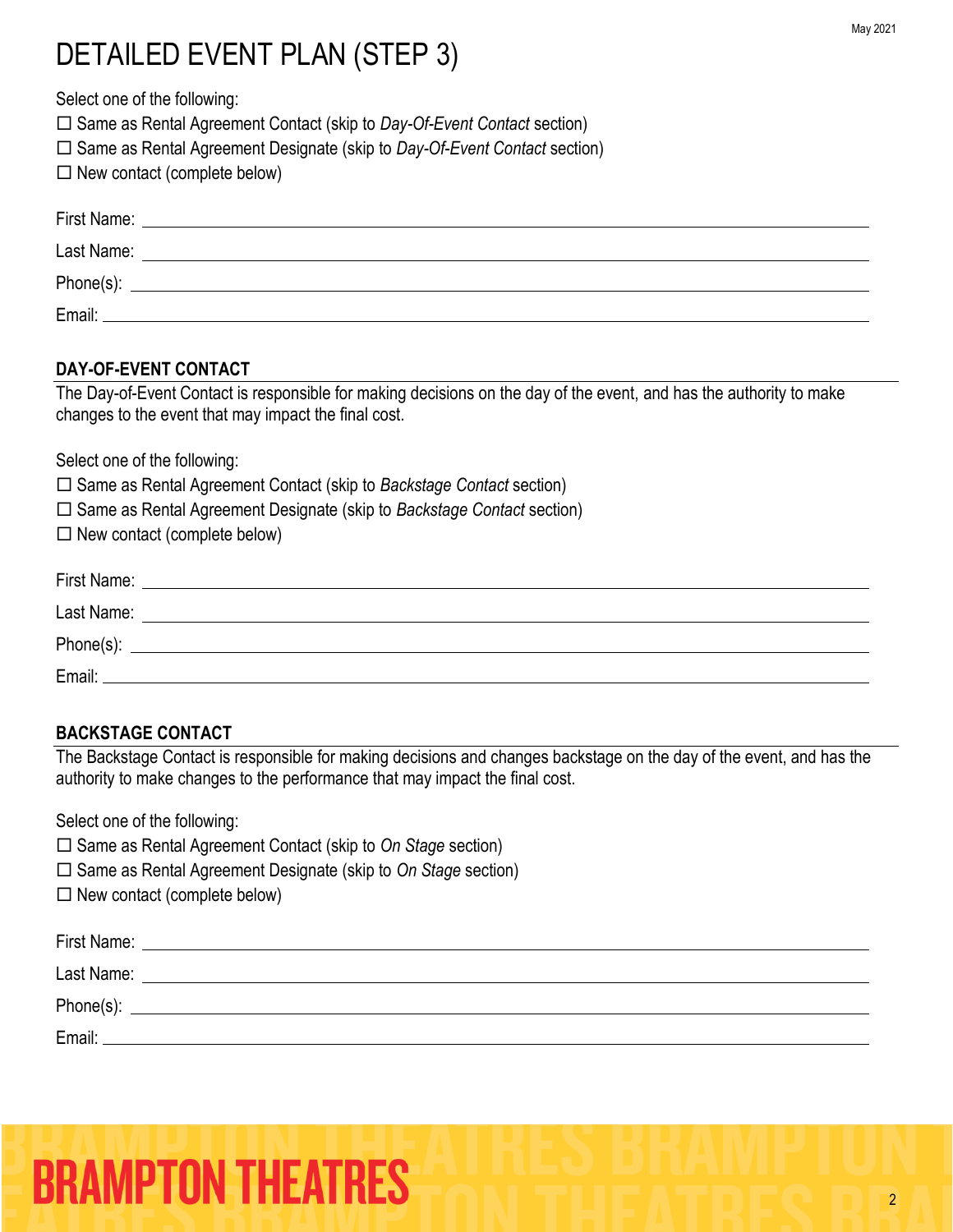### **ON STAGE**

#### **AUDIO**

#### **Will live or pre-recorded music be played?**

 $\square$  Live

 $\square$  Pre-recorded from laptop

 $\square$  Pre-recorded from USB key

 $\Box$  Pre-recorded from iPod

 $\square$  Pre-recorded for other source:

No

If live music will be played, what instruments will be played:

**Will an audio console be provided by the event organizer (operator must also be provided by event organizer)?**

 $\Box$  Yes from the booth

 $\Box$  Yes from the house/auditorium

 $\square$  Yes from on stage/side stage

 $\Box$  No

If yes, for what will this audio console be used?

### **Will the following equipment be needed?**

 $\Box$  Wired microphones

 $\Box$  Microphone stands

 $\square$  ClearCom (backstage communication headset)

 $\Box$  Other:

 $\Box$  No

### **Select a background music option for auditorium:**

 $\Box$  Play satellite music pre/post-show and during intermission

 $\square$  Do not play any music pre/post-show or during intermission

 $\square$  Event organizer will provide music for pre/post-show and during intermission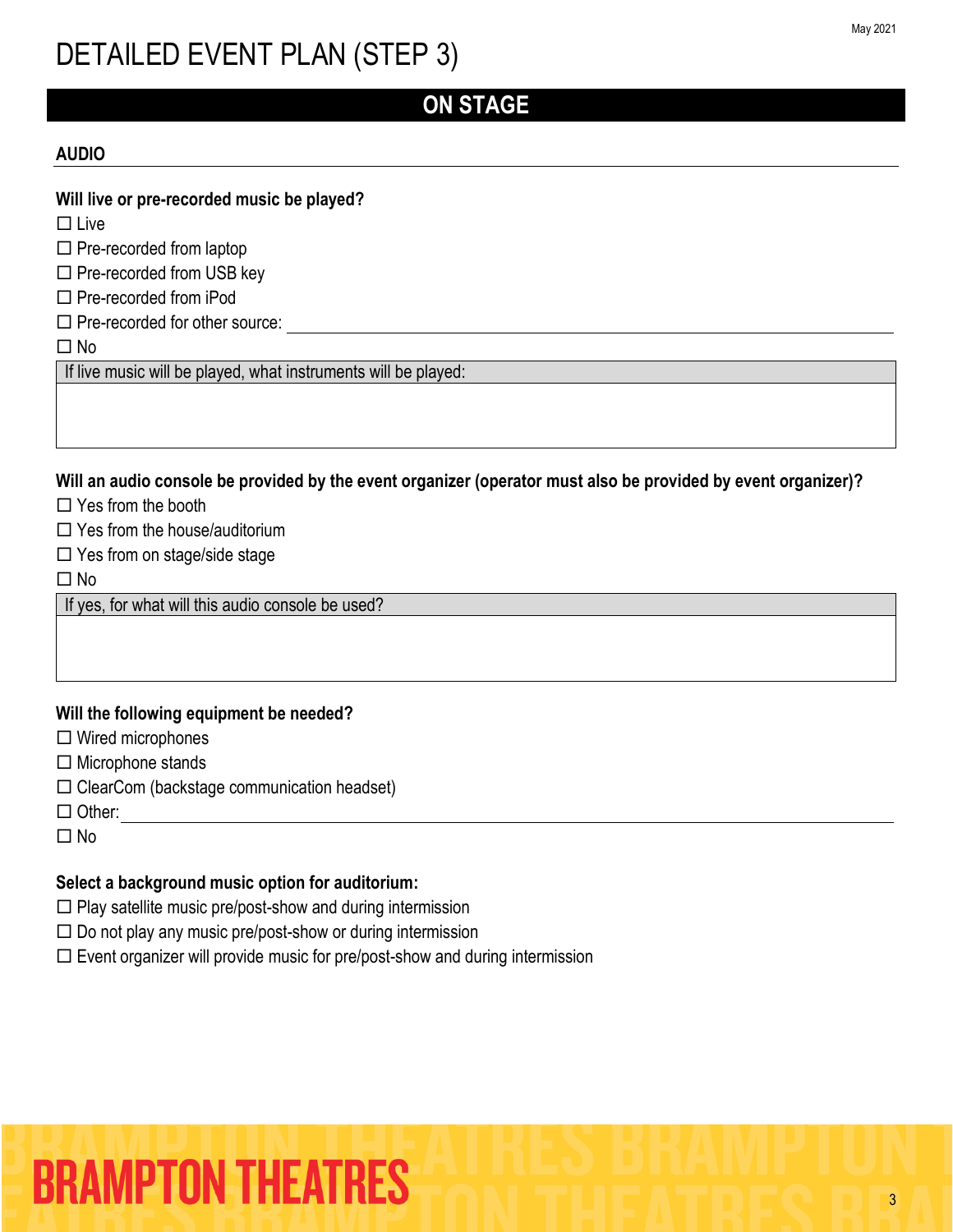### **LIGHTING**

### **Will a lighting console be provided by the event organizer (operator must also be provided by event organizer)?**

Yes from the booth

Yes from the house/auditorium

 $\Box$  Yes from on stage/side stage

 $\Box$  No

If yes, for what will this lighting console be used?

### **VIDEO**

For events that will be broadcast live, but not by the City of Brampton:

A. Who will provide the broadcast equipment?

B. Describe (or attach) layout of camera, broadcast vehicle and cable location(s)

### **Will live or pre-recorded video (moving or still images) be used?**

 $\square$  Live

 $\square$  Pre-recorded from single USB drive

- $\square$  Pre-recorded from multiple USB drives
- $\square$  Pre-recorded from single laptop/tablet
- $\square$  Pre-recorded from multiple laptops/tablets
- $\square$  Pre-recorded from single Blu-Ray/DVD
- $\square$  Pre-recorded from multiple Blu-Rays/DVDs

□ Other:

 $\Box$  No

### **STAGING**

**Will the Orchestra pit be needed?**

 $\Box$  Yes

 $\Box$  No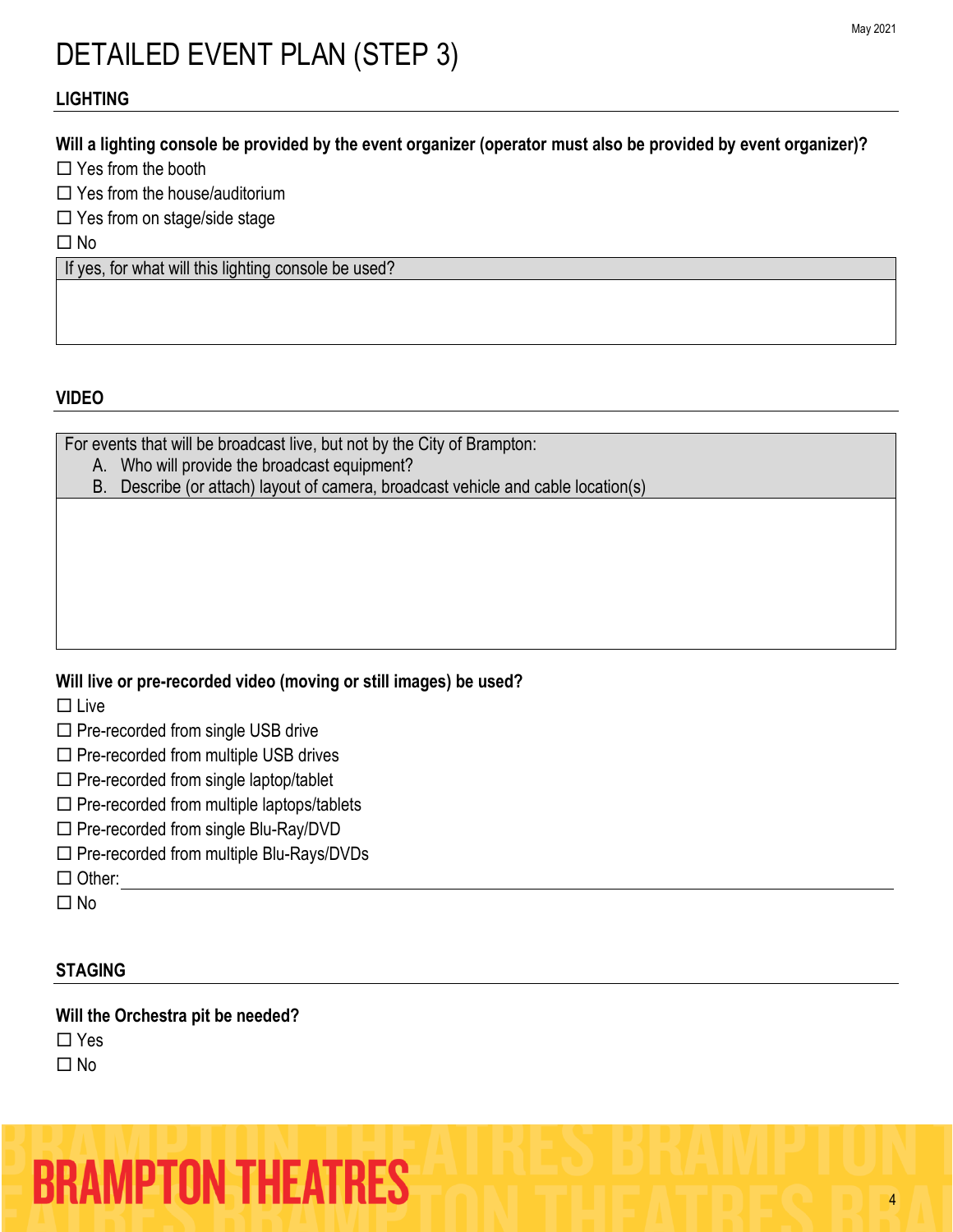If yes, describe intended use and the number of people who will be in the pit:

### **At what height will the thrust stage be set?**

- $\Box$  Stage level (standard)
- □ Audience level
- $\Box$  Pit level

### **How much of the stage will be used?**

- $\Box$  Thrust
- □ Mid
- $\Box$ Full

### **Is non-prop furniture required?**

| $\Box$ Tables; how many?                  |  |
|-------------------------------------------|--|
| $\Box$ Chairs; how many?                  |  |
| $\Box$ Lectern                            |  |
| $\Box$ Music stands; how many?            |  |
| $\Box$ Wardrobe racks; how many? (max. 3) |  |
| $\square$ No                              |  |

### **Will weapons be used?**

□ Yes; and I acknowledge that I have read and understood the Stage Combat & Weaponry Fact Sheet

□ No

If yes, list weapons that will be used:

### **Will food and drink be used on the stage as part of the performance?**

 $\Box$  Yes

□ No

If yes, provide details: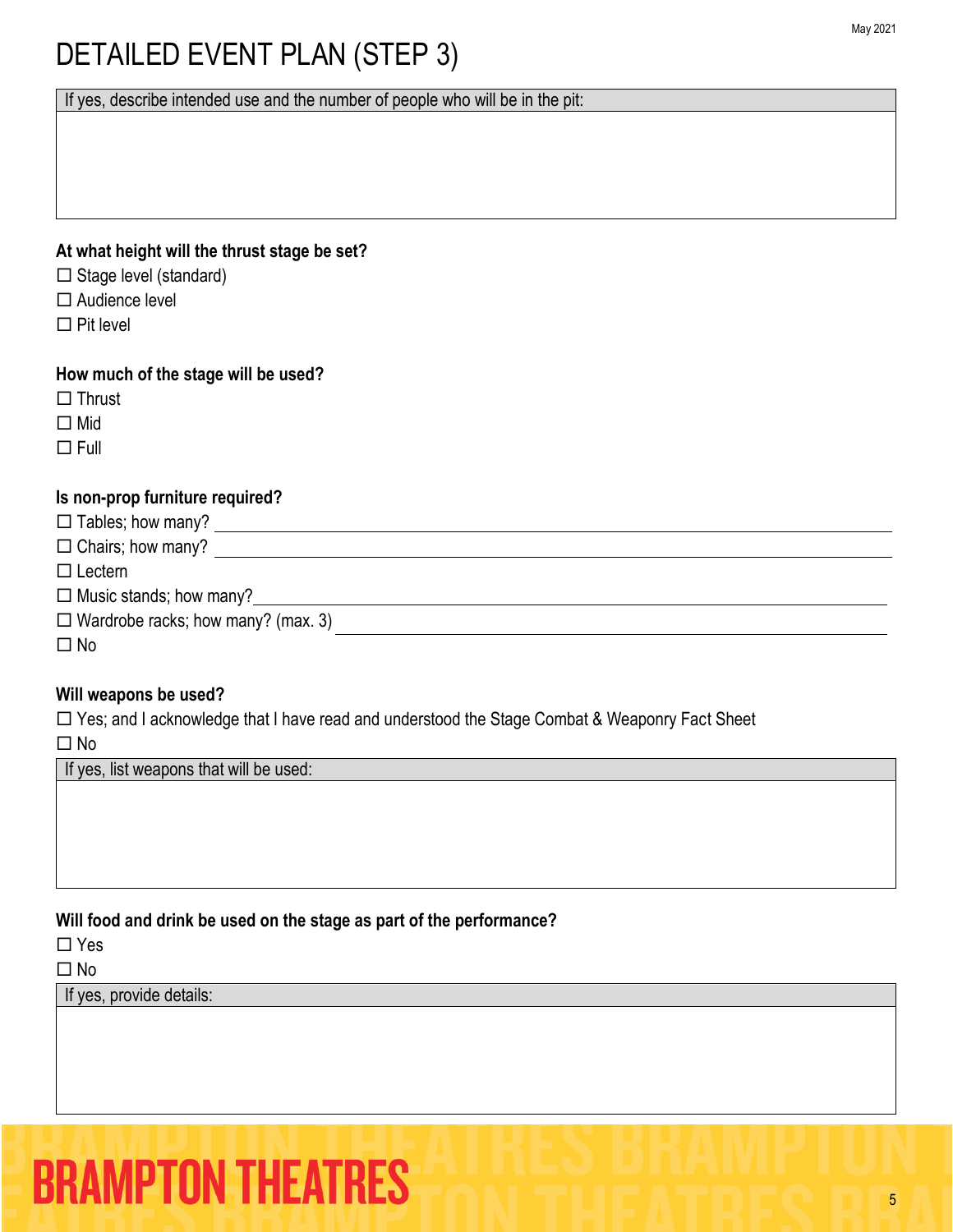### **TECHNICAL SPECIFICATIONS**

The following documents are required as applicable:

- Stage Plot
- Run of Show
- Audio Input List for use of any audio equipment
- Line Set List for use of fly system

### **BACKSTAGE**

**What is the total number of people you will have backstage?**

**Will dressing rooms be needed?**

□ Yes

 $\Box$  No

**Will the green room be needed?** *Main stage only*

□ Yes

 $\Box$  No

### **Do you require a quick change area on stage?**

□ Yes, Stage Left

□ Yes, Stage Right

□ Yes, backstage hall

 $\Box$  No

### **Will food and drink be served backstage?**

□ Yes

 $\Box$  No

If yes, provide details:

**Will the kitchen be required for food storage and/or preparation?** *based on availability, priority to Studio rentals*

□ Yes

 $\Box$  No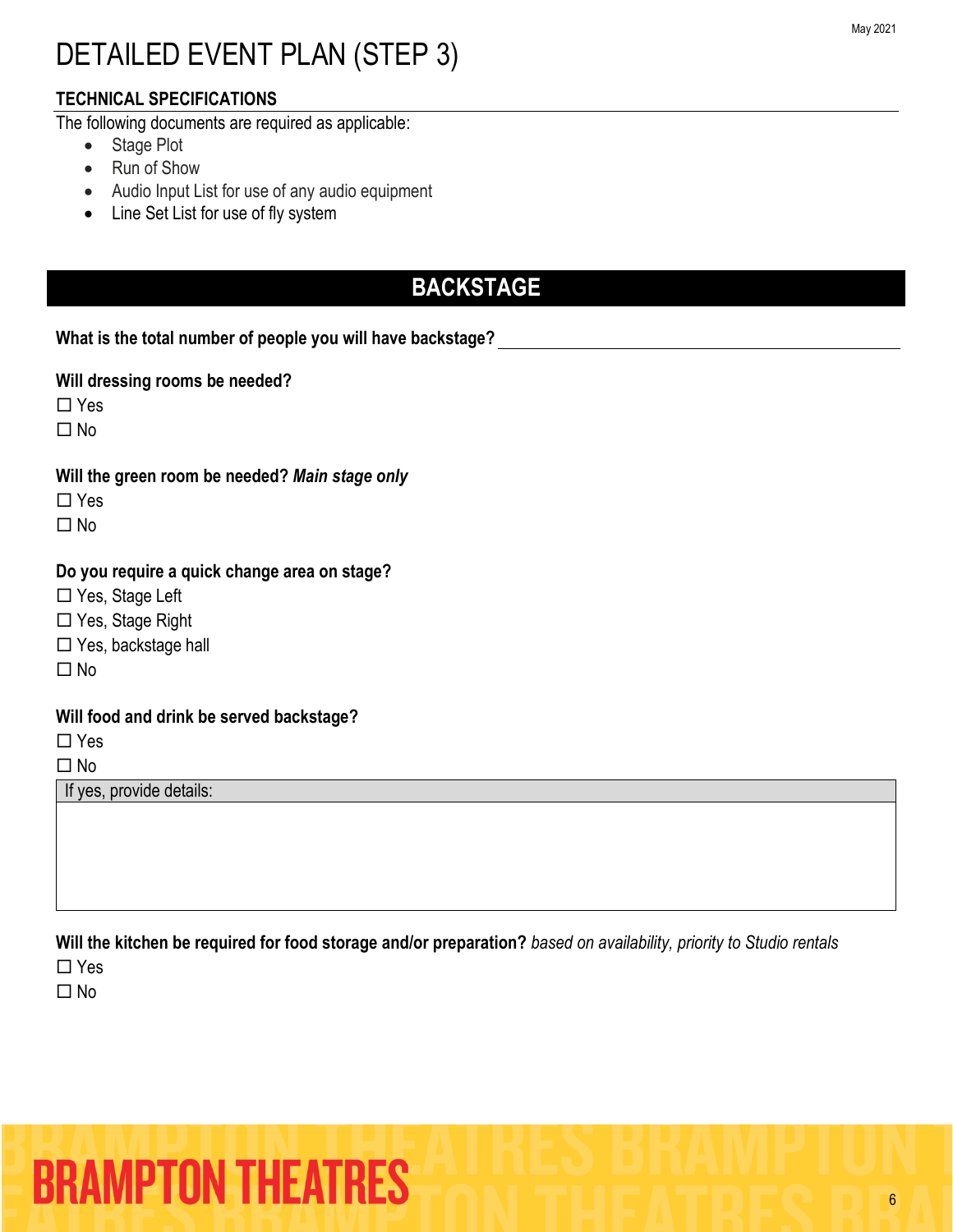| For cultural or religious ceremonies involving materials being burned (no candles or open flame): |
|---------------------------------------------------------------------------------------------------|
| What items or materials will be burned?<br><u> What items or materials will be burned?</u>        |
|                                                                                                   |
|                                                                                                   |
| How will burning materials be extinguished?                                                       |
| Will a truck or trailer be used for load-in/out?                                                  |
|                                                                                                   |
| $\Box$ No                                                                                         |
| Will you need to leave a vehicle in at the loading dock (maximum one vehicle)?                    |
| $\square$ No                                                                                      |
| Which location will be used to load-in/out?                                                       |
| $\Box$ Stage door                                                                                 |
| $\Box$ Loading dock with adjustable dock leveler                                                  |
| $\Box$ Loading dock with elevating deck (lift)                                                    |
| $\Box$ Lobby                                                                                      |

### **FRONT OF HOUSE**

### **For events where vendors will be present:**

- □ Completed [Main Space Vendor Form](https://tickets.brampton.ca/Online/default.asp?BOparam::WScontent::loadArticle::permalink=RentTheRose&BOparam::WScontent::loadArticle::context_id=) is attached
- □ Completed [Studio Vendor Form](https://tickets.brampton.ca/Online/default.asp?BOparam::WScontent::loadArticle::permalink=RentTheRose&BOparam::WScontent::loadArticle::context_id=) is attached
- $\Box$  Not applicable (no vendors)

### **Select a lobby set-up:**

- □ Standard
- $\square$  Speaker
- $\square$  Meeting
- Workshop
- $\square$  Seminar
- $\square$  Reception
- $\square$  Gala
- $\square$  Exhibitor

 $\Box$  Custom

For custom lobby set-up, provide details: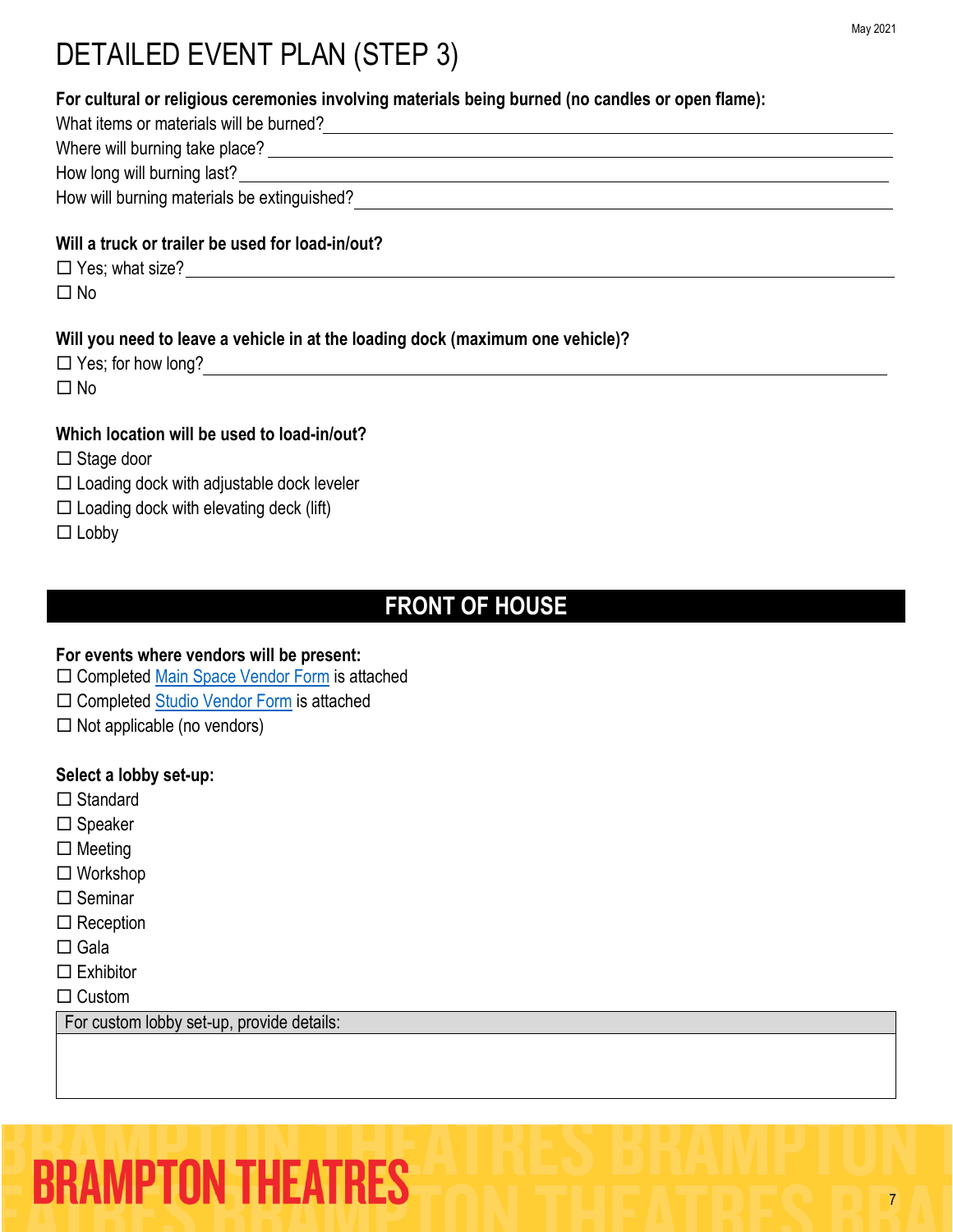### **Will any of the following be required in the lobby?**

 $\Box$  Different set-ups for events with multiple performances

- $\Box$  Oversized objects
- $\Box$  Rental furniture or equipment

 $\Box$  Additional time to set up or build a complex or large item

For custom lobby set-up, provide details:

### **Will live entertainment take place in the lobby?**

□ Yes

 $\Box$  No

If yes, provide details:

### **What genre of Lobby music is preferred (satellite radio):**

### **Select a lobby screen option:**

 $\Box$  Rotation of City of Brampton information (default)

 $\square$  Live feed from the stage during the performance

### **MEET & GREET**

### **Select a Meet & Greet option:**

- $\square$  Public (location to be determined by City)
- $\Box$  Private in the The Rose Studio (maximum capacity 100, based on availability, and at additional cost)
- $\Box$  Private in the The Rose Salon (maximum capacity 20, based on availability, and at additional cost)
- $\square$  Private on the stage (maximum capacity 20)
- $\square$  Private in the backstage area (maximum capacity 10)
- $\square$  Private in the Green Room (maximum capacity 10)
- $\square$  Private in the Dressing Rooms (maximum capacity 10)
- $\square$  Private in the Upper Lobby (maximum capacity 50)
- $\Box$  Not applicable